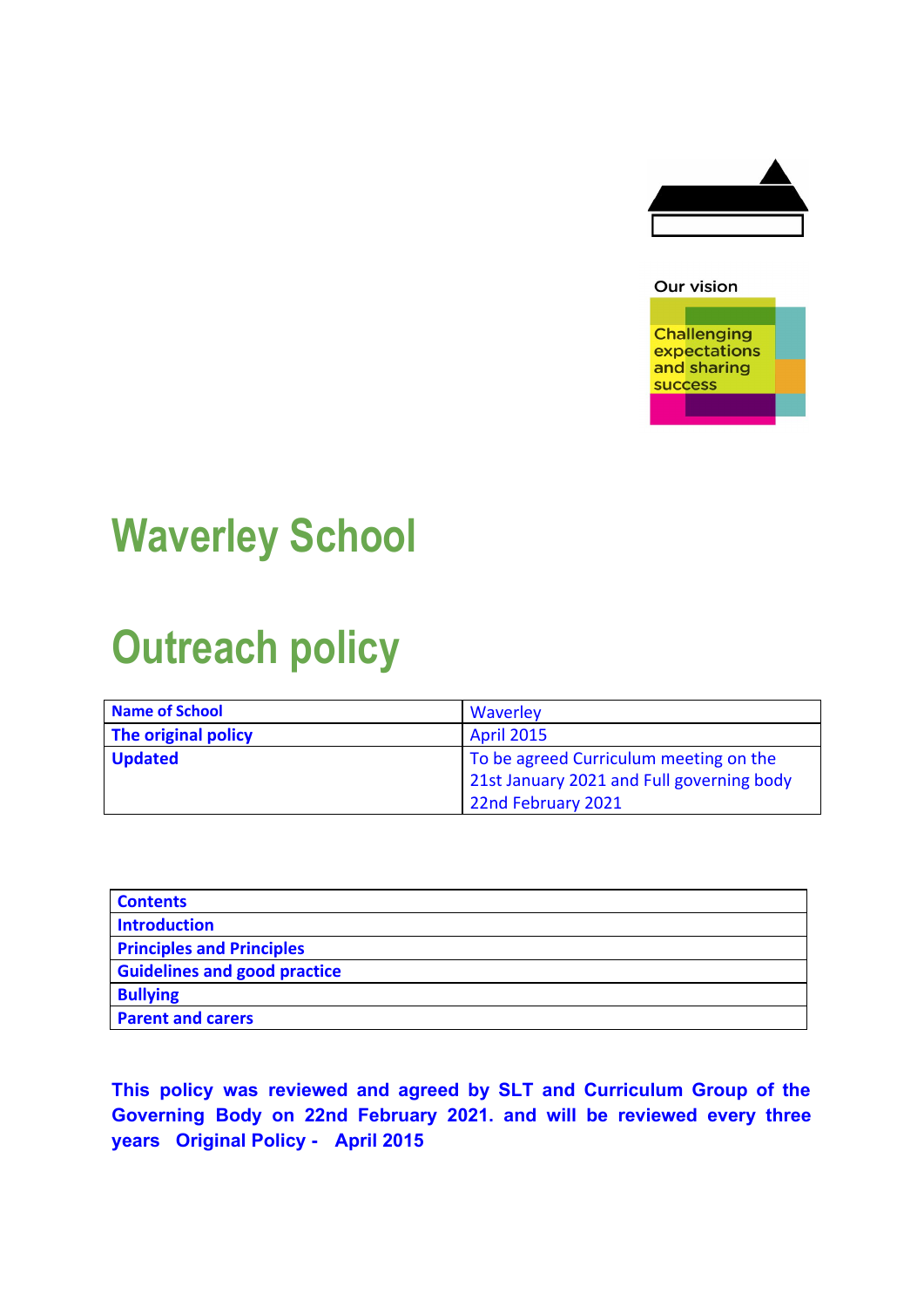## **Introduction:**

The purpose of the Outreach Team is to utilise the knowledge and skills of the staff at Waverley School together with their experience of using specialist equipment and resources. The service includes advice and support to mainstream schools to ensure successful inclusion of pupils (wherever possible) with a physical need and associated medical care needs, pupils with speech and language difficulties, or pupils who have difficulties accessing the curriculum due to their learning needs, attitude to learning or behaviour.

### **Principles:**

The Waverley Outreach Team believes in achievement, ambition and progress for all children. We aim to meet the needs of individual children through highly effective teaching and learning. We work in a flexible way to develop effective partnerships with children and their parents/carers, the SENDCo/teachers and support staff to ensure that the school can meet a broad range of special educational needs. We support academic achievement and personal achievement by removing barriers to learning for pupils with a physical need and associated medical care needs or pupils with specific cognitive impairments. We use a wide range of strategies to foster a culture of lifelong learning and independent living skills for all children.

#### **Procedures:**

Requests for support from the Outreach Team will come from:

- Direct contact from schools' SENDCos through a referral form
- Local authority Special Educational Needs Service
- Other Outreach Teams.

Following contact the Outreach Team will request parental permission evidence, a completed referral form and relevant written information. Once received, and assessed by the Outreach Team coordinator, an initial visit will be planned to identify a programme of support to include assessment of need, a written report and follow up visits as required. There is a three-tier approach to a referral:

| Level 1            | 1 visit from Outreach team, Report written<br>and strategies/other services recommended                                                                 |
|--------------------|---------------------------------------------------------------------------------------------------------------------------------------------------------|
| Level <sub>2</sub> | 1 visit from Outreach team, Report written<br>and 1 follow up visit per term                                                                            |
| Level 3            | 1 visit from Outreach team, Report written<br>and package of regular visits (up to 6 visits)<br>including training package and resources as<br>required |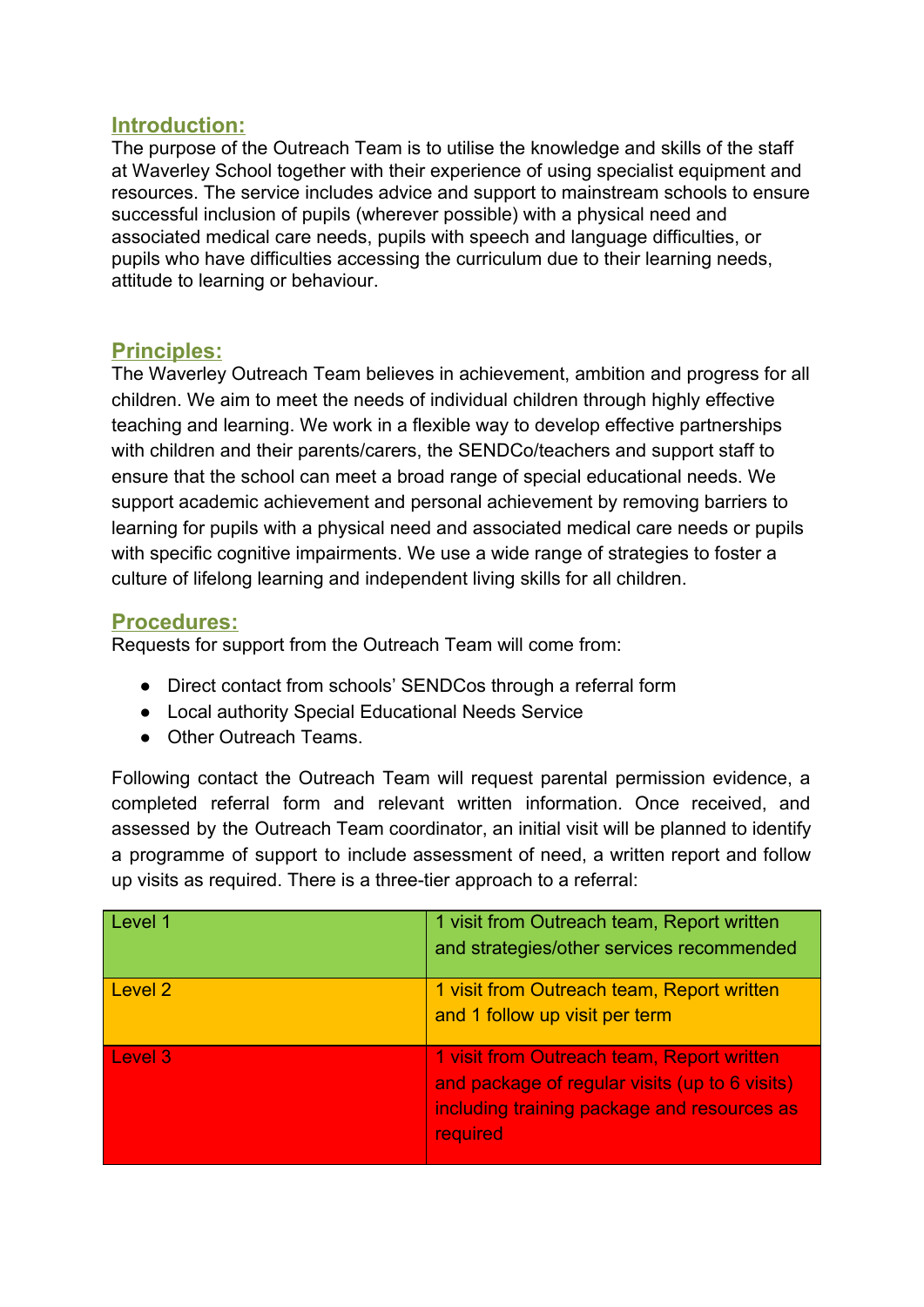If it is felt that the referral did not fall within the remit of the Outreach service, the co-ordinator will give clear reasons and endeavour to ensure that the request is passed to the most suitable agency and provide clear information to this effect. The Outreach Team works closely with the other agencies involved, as much as possible, to ensure a joined up approach and cohesive support package.

# **Guidelines:**

- The Outreach Service co-ordinator is Lorraine Bennett and she can be contacted on 020 8805 1858 or l.bennett@waverley-school.co.uk
- If contact is made via another team member the information will be passed directly to Lorraine to coordinate a response.
- Once the concerns have been identified the co-ordinator will indicate and name the most appropriate team member for liaison.
- A service level agreement will be made between the Waverley Outreach Service and the school requesting advice.
- Parents are able to attend initial visit meetings and assessments.
- It is expected that the school's SENDCo/teacher will ensure that the Outreach Team's recommendations are implemented. The Outreach Team will make follow up visits to support implementation and review recommendations as necessary.
- If required, the Outreach Service will advise and/or provide appropriate training such as Moving and Handling, Makaton, etc, or act as a point of contact when required, to coordinate professional involvement of other services.

## **Good practice**:

- As far as possible, the pupils' views are sought during assessments and where appropriate recorded in the reports.
- If requested, a copy of the written reports is sent to parents/carers via the pupil's school, through internal post/secure email.
- Advisory staff offer support in Moving and Handling and discuss intimate care needs to ensure procedures are carried out promoting dignity and respect at all times.
- Communication support is provided to enhance inclusion and increase confidence and independence. This will often reduce frustrations which may lead to behavioural difficulties.
- Advice may be given about behaviour management strategies and visits to Waverley School can be arranged to show appropriate and successful teaching strategies that can be used in other settings.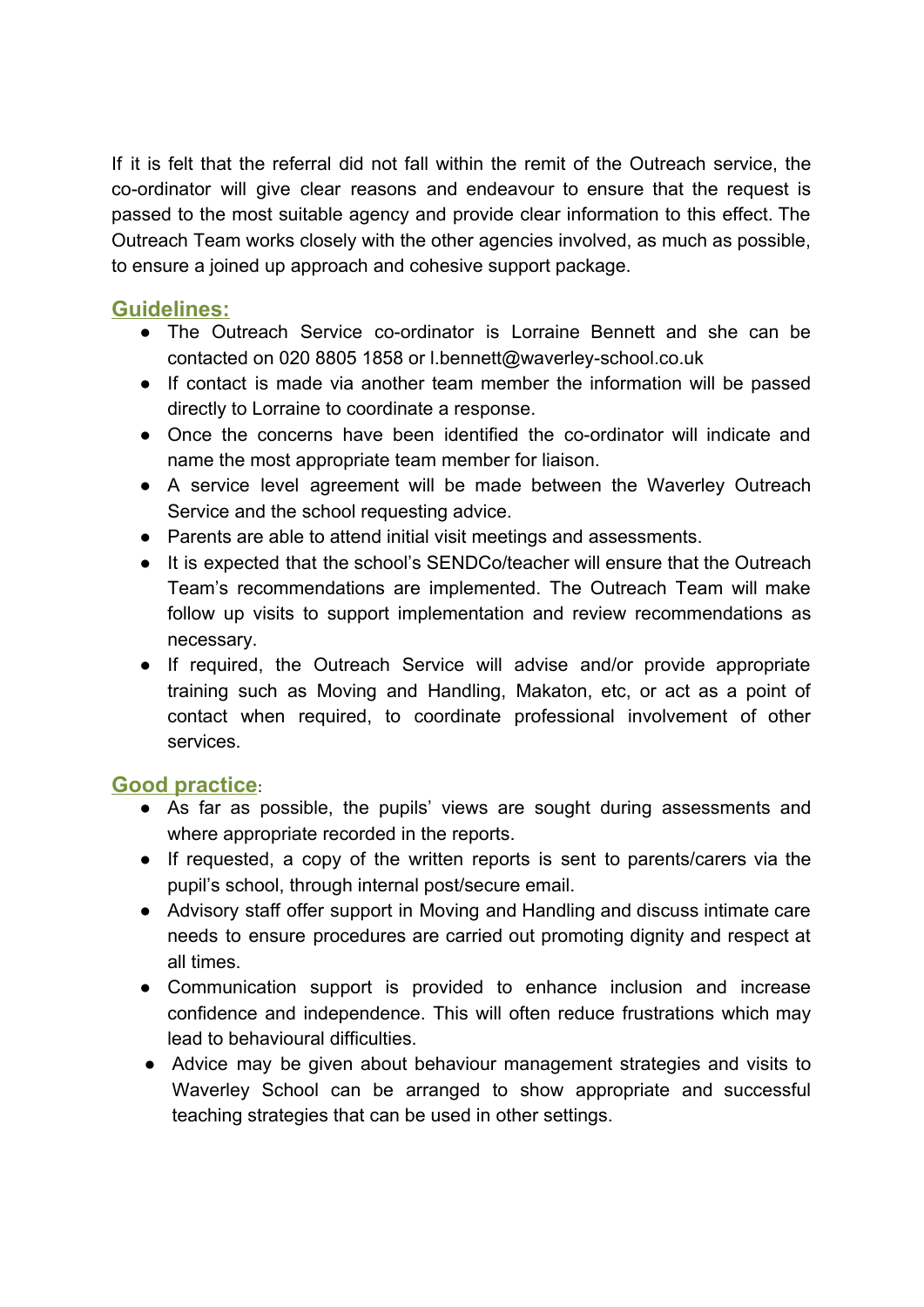- Visits to Waverley school are offered to the mainstream school staff to observe staff using strategies and resources which support recommendations made by the Outreach Team.
- Waverley Outreach Team may act as a point of contact if required, to coordinate professional involvement.
- Assessments and reports will provide clear recommendations with links to additional resources or training to support the needs of the pupils at mainstream schools. Once the supporting school has had time to disseminate the information, purchase appropriate resources or access training, teaching can be adapted to ensure appropriate support for the pupil.
- Any recommendations made which require further training can be supported by Waverley School staff either internally or externally and designed for support staff, teachers and SENDCos
- Certificated Makaton and Moving and Handling courses are coordinated by the Training Manager and support for ICT software training is provided on an individual schools basis and arranged at the receiving school.
- In addition to the formal training opportunities, the Outreach coordinator can offer in-reach support to allow staff to observe good practise and demonstrate any of the strategies or resources recommended. This enables staff to relate theory to practice and consider how the ideas gained can influence their own planning and lesson delivery, thereby supporting curriculum differentiation allowing learning opportunities to be tailored to pupils' individual learning needs.
- Pupil's views are taken into account as much as possible and contained within the verbal or written feedback. This is particularly pertinent for intimate care recommendations. Respect and maintenance of dignity are underlying principles of any personalised support programme. Any recommendations made to increase independence are dependent on the pupils cooperation and therefore need to take into account their own decisions about involvement, eg if a piece of equipment is recommended it may often be rejected by the pupil as it draws attention to their difficulty. Working closely with the pupil to identify the issues and draw up a personalised plan that may use an adapted resource will increase the likelihood of successful use. Transition from primary to secondary school can be supported by the Outreach Team.

Waverley SLT monitor the effectiveness of the Outreach Team through the following means:

- Regular meetings held with the Outreach Coordinator.
- Annual evaluation forms completed by the supported schools.
- Evaluations collated and information processed to provide analytical data.